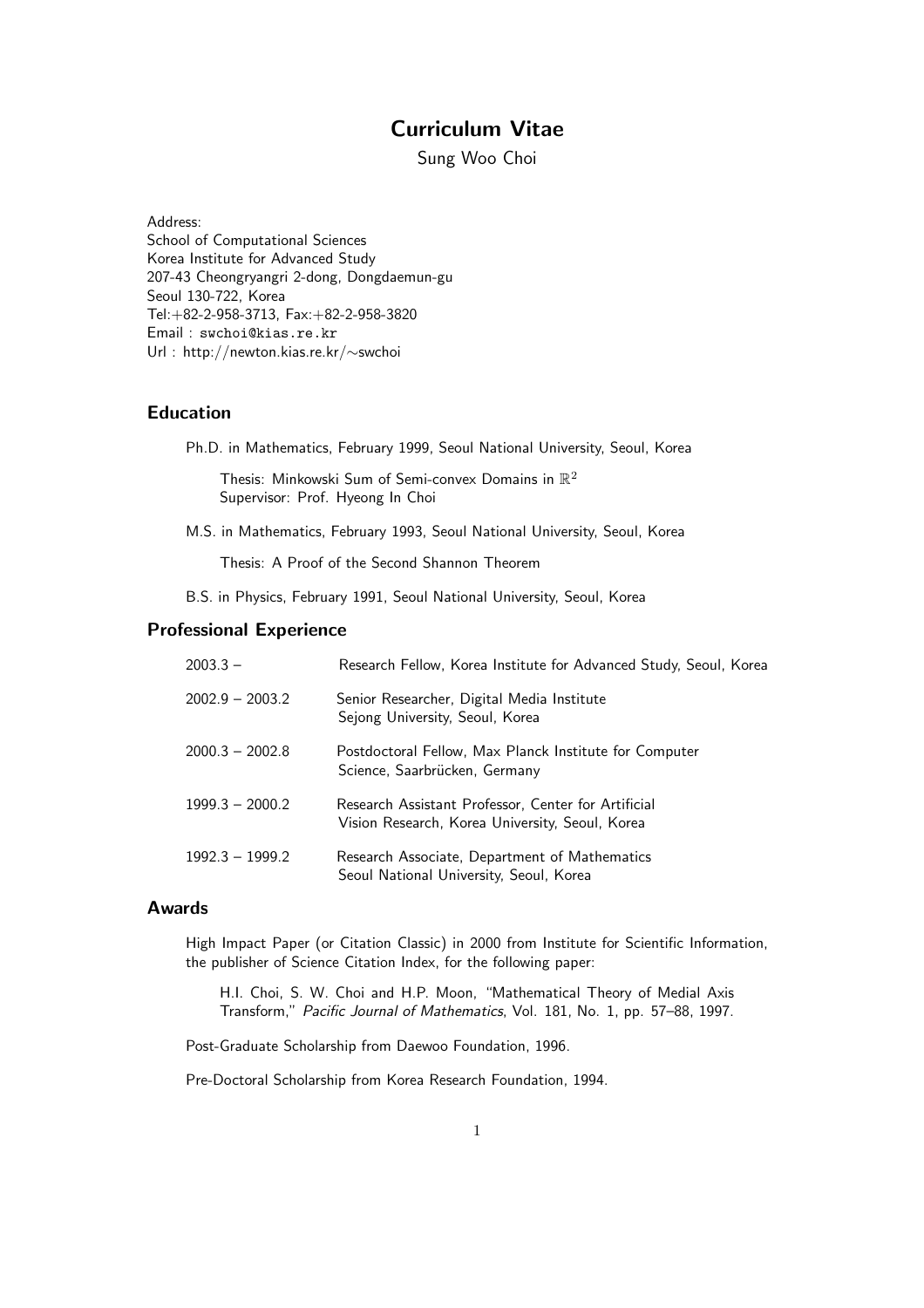## Research Interests

Applied Differential Geometry, Geometric and Solid Modeling, Computer Graphics/Vision, Image Processing, Computational Geometry

#### Publications

Journals and Refereed Conference Proceedings:

S. W. Choi and H.-P. Seidel, "Linear One-sided Stability of MAT for Weakly Injective 3D Domains," to appear in Computer-Aided Design.

S. W. Choi, "Minkowski Sum of Semi-convex Domains in  $\mathbb{R}^2$ ," Dissertationes Mathematicae, Vol. 411, pp. 1–55, 2002.

S. W. Choi and H.-P. Seidel, "Linear One-sided Stability of MAT for Weakly Injective Domain," Journal of Mathematical Imaging and Vision, Vol. 17, No. 3, pp. 237–247, 2002.

S. W. Choi and H.-P. Seidel, "Linear One-sided Stability of MAT for Weakly Injective 3D Domains," 7th ACM Symposium on Solid Modeling and Applications 2002, Saarbrücken, Germany, June 17–21, 2002.

S. W. Choi and Hans-Peter Seidel, "Hyperbolic Hausdorff Distance for Medial Axis Transform," Graphical Models, Vol. 63, No. 5, pp. 369–384, 2001.

S. W. Choi and H.-P. Seidel, "One-sided Stability of MAT and its Applications," Vision, Modeling, and Visualization 2001, Stuttgart, Germany, pp. 291–298, November 21–23, 2001.

S. W. Choi and H.-P. Seidel, "One-sided Stability of Medial Axis Transform," Proceedings of Pattern Recognition, 23rd DAGM Symposium, Munich, Germany, pp. 132–139, September 12–14, 2001. (Lecture Notes in Computer Science, vol. 2191)

S.-W. Lee, Y.-M. Kim and S. W. Choi, "Fast Scene Change Detection Using Direct Feature Extraction from MPEG Compressed Videos," IEEE Trans. on Multimedia, Vol. 2, No. 4, pp. 240–254, 2000.

S. W. Choi and S.-W. Lee, "Stability Analysis of Medial Axis Transform under Relative Hausdorff Distance", 15th International Conference on Pattern Recognition, Barcelona, Spain, vol. 3, pp. 139–142, September 3–8, 2000.

Y.-M. Kim, S. W. Choi and S.-W. Lee, "Fast Scene Change Detection Using Direct Feature Extraction from MPEG Compressed Videos", 15th International Conference on Pattern Recognition, Barcelona, Spain, vol. 3, pp. 178–181, September 3–8, 2000.

H. I. Choi, S. W. Choi, H. P. Moon and N.-S. Wee, "New Algorithm for Medial Axis Transform of Plane Domain," Graphical Models and Image Processing, Vol. 59, No. 6, pp. 463–483, 1997.

H. I. Choi, S. W. Choi and H. P. Moon, "Mathematical Theory of Medial Axis Transform," Pacific Journal of Mathematics, Vol. 181, No. 1, pp. 57–88, 1997.

### Preprints:

H. I. Choi, S. W. Choi, C. Y. Han, H. P. Moon, K. H. Roh, N.-S. Wee, "Two-dimensional Offsets via Meidal Axis Transform II: Algorithm," 2001.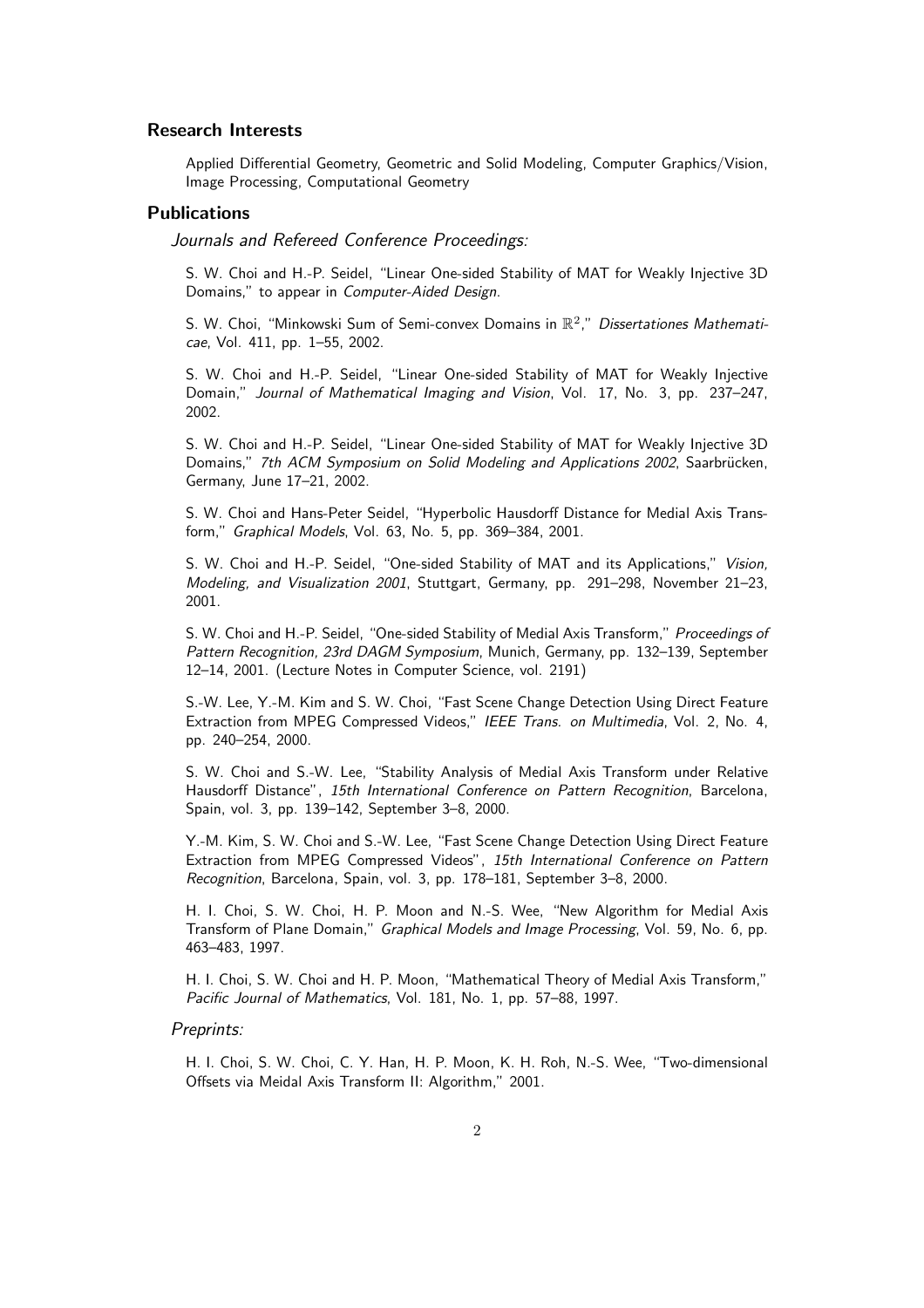H. I. Choi, S. W. Choi, C. Y. Han, H. P. Moon, K. H. Roh, N.-S. Wee, "Two-dimensional Offsets via Meidal Axis Transform I: Mathematical Theory," 2001.

S. W. Choi and H.-P. Seidel, "Hyperbolic Hausdorff Distance for Medial Axis Transform," Research Report, MPI-I-2000-4-003, 2000.

S. W. Choi and S.-W. Lee, "Stability Analysis of Medial Axis Transform under Relative Hausdorff Distance," 1999.

#### In Preparation:

S. W. Choi and H.-P. Seidel, "Medial Axis Transform is One-sidedly Stable".

S. W. Choi, "Monotone-Visibility: A Non-differentiable Generalization of Semi-convexity for Planar Shapes".

### Theses:

Minkowski Sum of Semi-convex Domains in  $\mathbb{R}^2$ , Ph.D. Thesis, Department of Mathematics, Seoul National University, Seoul, Korea, February 1999.

A Proof of the Second Shannon Theorem, M.S. Thesis, Department of Mathematics, Seoul National University, Seoul, Korea, February 1993.

### Invited Talks:

"Medial Axis Transform: Shape, Algorithm, and Stability," Tenth International Colloquium on Numerical Analysis and Computer Science with Applications, Plovdiv, Bulgaria, August, 2001.

## Teaching Experience

Co-Supervision of Graduate Students (jointly with Prof. Dr. Hans-Peter Seidel), Max Planck Institute for Computer Science, 2000–2001.

Seminar Course, Advanced Topics in Computer Graphics, Max Planck Institute for Computer Science, Fall 2001.

Co-Supervision of Graduate Students (jointly with Prof. Seong-Whan Lee), Center for Artificial Vision Research, 1999. (S.-W. Lee, Y.-M. Kim and S. W. Choi, "Fast Scene Change Detection Using Direct Feature Extraction from MPEG Compressed Videos," IEEE Trans. on Multimedia, Vol. 2, No. 4, pp. 240–254, 2000.)

Teaching Assistant for Calculus, Differential Equations, Linear Algebra, etc. at Seoul National University in the period from March 1992 to February 1994.

 $\star$  Note: In the period from March 1995 to February 2000, I served my military obligations in Korea, which prohibited me (by law) from teaching at the universities or equivalent institutions.